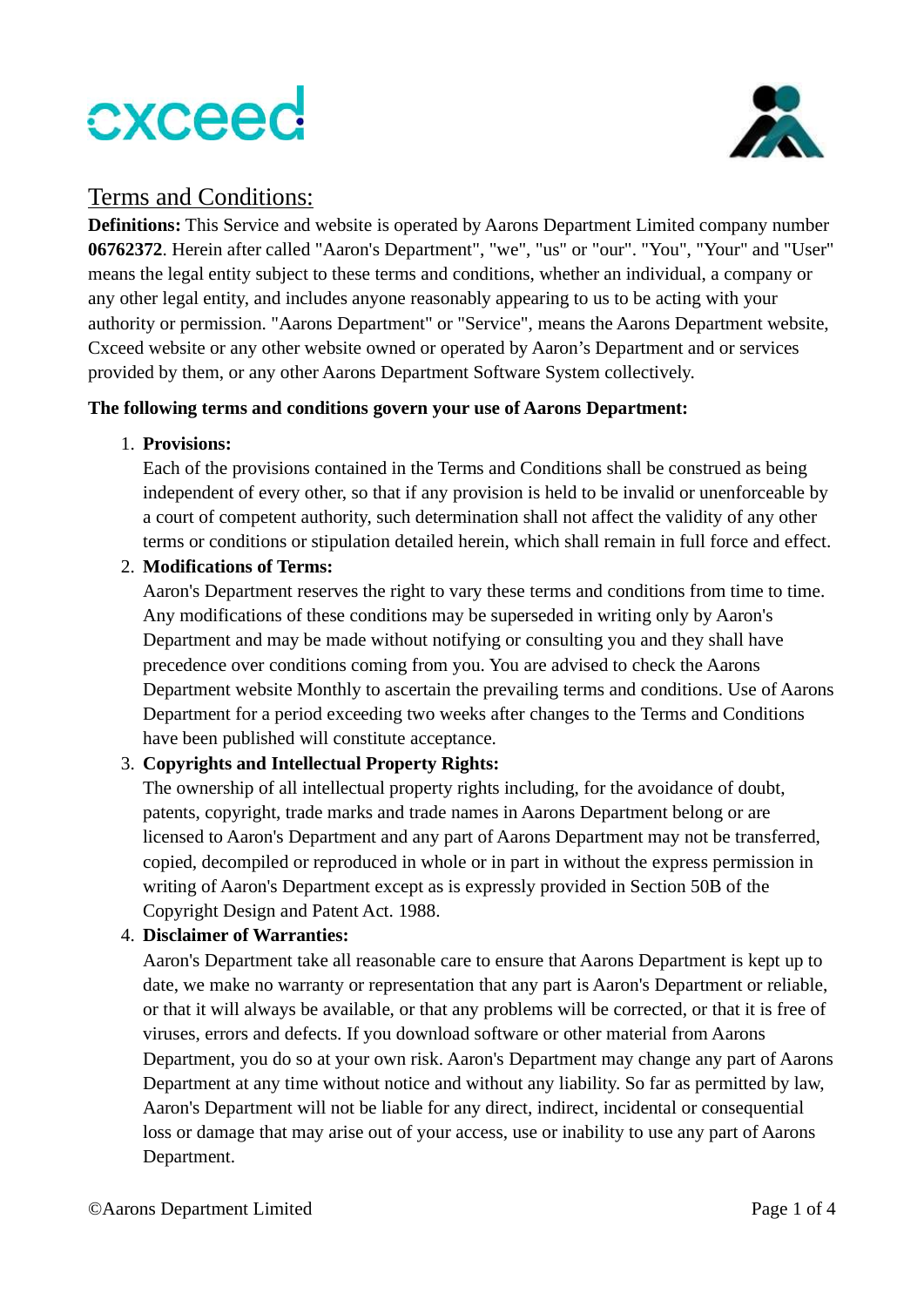

#### 5. Limitation of Liability:

Aaron's Department will not be liable to you in contract, tort including negligence or otherwise for any indirect, consequential, special or incidental damage or loss arising from your use of or inability to use Aarons Department including without limitation, loss of business or profits, loss or corruption of data, loss caused by a virus or software defect, loss of or damage to property, claims of third parties, fines or penalties levied by any taxing or other authority or any other loss or damage. Any reliance you place on information obtained from Aarons Department will be at your own risk. You should consider seeking verification and the advice of independent advisers before using information obtained from Aarons Department in employment disciplinary or any other matters. The operators of Aarons Department its agents and employees, are not liable for any losses or damages arising from your use of this site, other than in respect of death or personal injury caused by their negligence or in respect of fraud.

#### 6. Data Retention:

Our objective is to handle all data Professionally, fairly and securely. Any information you give us will be stored on Aaron's Department computer systems and may be disclosed to, processed and used by us, and the other companies that assist us in providing our services. This data will be held for a period of approximately 24 months, unless we or you terminate the service, upon which we then may at our discretion delete all your data immediately or any time up to the 24 month period. We process information about you in accordance with our privacy policy. By using our site, you consent to such processing and you warrant that all data provided by you is accurate.

#### 7. User Names and Passwords:

It is your responsibility to always keep all User ID and Passwords safe and secret. You must never disclose them or write them down in a way that could be understood by anyone else. You must change any compromised password immediately. The User warrants that any person to whom its user name or password is disclosed is legally authorised to act as the User's agent for the purposes of transacting via the Service.

#### 8. Payment:

Subscriptions for services provided are to be paid monthly or yearly in advance depending on the plan chosen by the Client. Other charges for services will be calculated and invoiced at the end of each calendar month. Payment for all services provided are to be paid within 30 days of invoicing. Aaron's Department may at any time block access to services is payment has not been made.

#### 9. Transfer:

We reserve the right to transfer this Agreement to any third party at any time. You may not transfer this Agreement to anyone else unless we have agreed in writing beforehand and we shall not unreasonably withhold such agreement.

#### 10.External Links:

Links contained in Aarons Department may lead to other websites. Although checked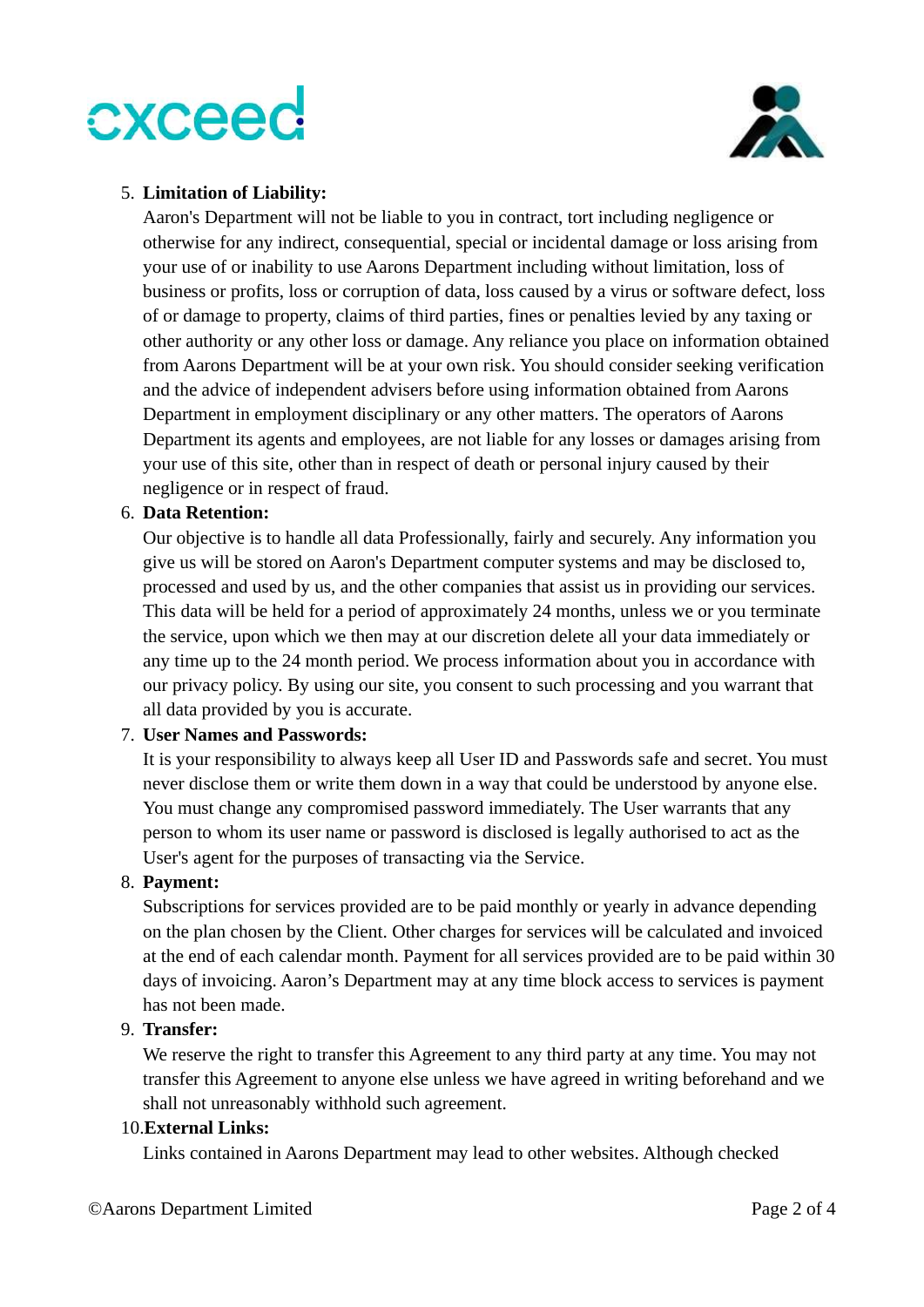

regularly, they are not under our control. We are not responsible for the content of any linked website and cannot take responsibility for the consequences of your using the information or services on linked websites. We cannot guarantee that these links will work all the time.

#### 11.Security:

Communication across the Aarons Department system is via encrypted tunnels or https over the internet. Use of the email is not a 100% secure communications medium. In the interests of preserving confidentiality in your personal details, we strongly advise that you take this into consideration before you send us any information electronically. You agree that any information you send us will be at your own risk.

#### 12.Provision of Service:

Aarons Department may require maintenance or fail without notice. We reserve the right to modify or withdraw, temporarily or permanently any part of Aarons Department without notice to You and You confirm that we shall not be liable to You or any third party for any modification to or withdrawal. You will not be eligible for any compensation because you cannot use any part of Aarons Department or because of a failure, suspension or withdrawal of all or part of Aarons Department.

#### 13.Termination:

We will be entitled to suspend access to the Aarons Department Service (i.e. restrict your access to the Service for a designated period of time) and/or terminate the Agreement and Service with immediate effect by notice to you, if we are aware of or have reason to believe that any Services or User Id /password used in relation with Aarons Department is/are being used in an unauthorised, unlawful, improper or fraudulent way whether this is with your consent or not. You must cancel your agreement with us in writing by a method of sending that produces a proof of receipt by Aaron's Department.

#### 14.Indemnities:

The User agrees to indemnify us against any claims brought by a third party resulting from the User's use of Aarons Department and in respect of any losses or liabilities incurred directly by Aaron's Department Service as a result of the User's breach or non-observance of any of these terms and conditions. The User shall pay all costs, damages, awards, fees (including any reasonable legal fees) and judgements awarded against Aaron's Department arising from any such claims and shall provide Aaron's Department with notice of such claims, full authority to defend, compromise or settle such claims and reasonable assistance necessary to defend such claims, at the Users sole expense. The provisions of this paragraph 7 shall survive any termination of this agreement.

#### 15.Orders:

You warrant that the User Information which you are required to provided to Aarons Department is true, current and complete in all respects. You also agree to update the User Information of any changes as soon as they occur.

#### 16.Back Up / Virus Protection:

The onus is entirely on you to have a verified, recoverable back up and Anti-virus procedure